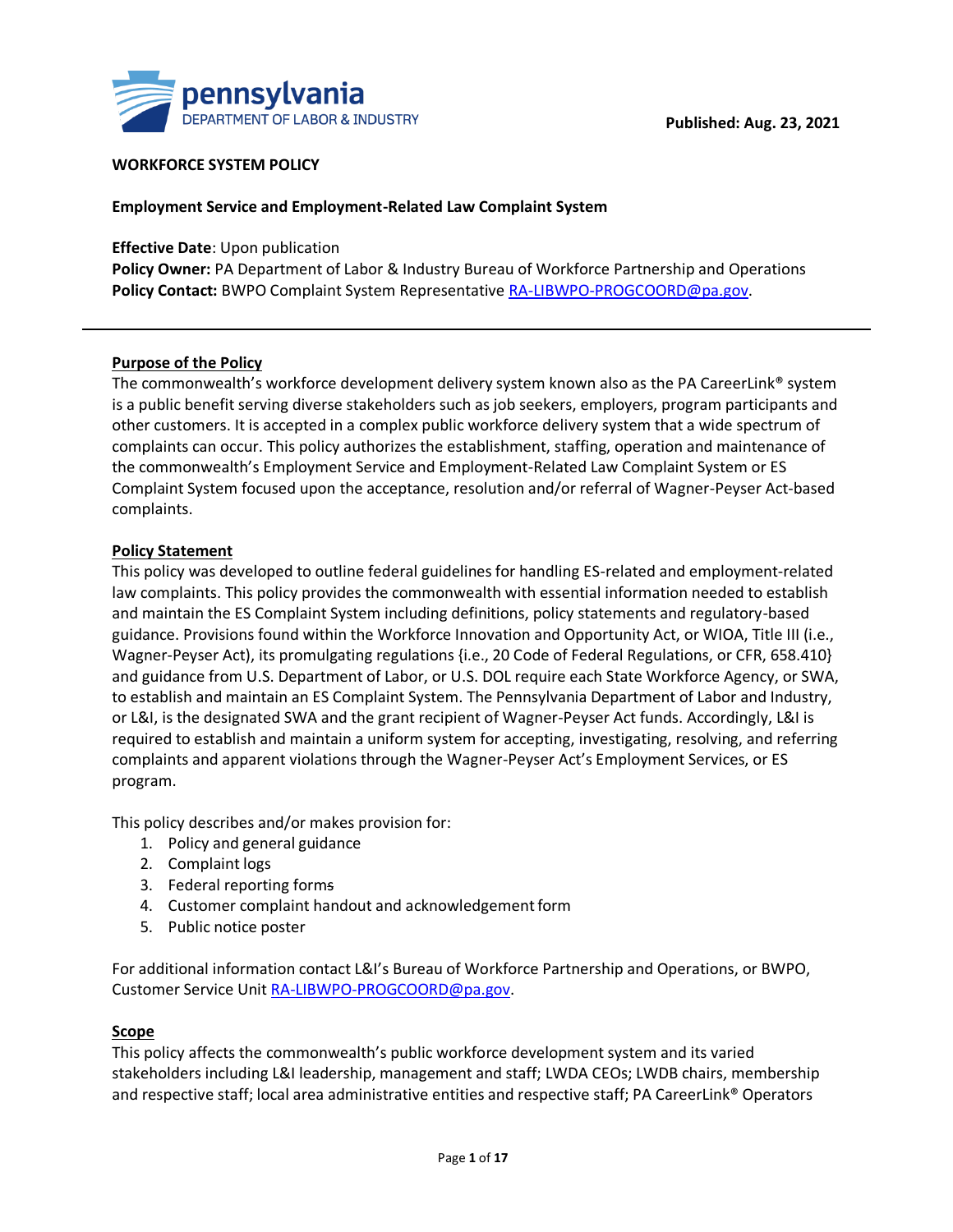and respective staff; PA CareerLink® program partners, eligible service providers and eligible training providers and their respective staff; and customers, applicants, registrants, program participants and employers that come into contact with the PA CareerLink® system.

# **Audience**

This policy should be distributed to L&I leadership, management, and staff; LWDA CEOs; LWDB chairs, members and respective staff; PA Workforce Development Board chair, members and respective staff; PA CareerLink® Operators and respective staff; PA CareerLink® program partners, service providers and eligible training providers and their respective staff; and other associated PA CareerLink® stakeholders.

# **Related PA L&I Policies**

- Workforce System Policy (WSP) No. 03-2015 Financial Management Policy
- WSP No. 121-03 Memorandum of Understanding (MOU) for the One-Stop Delivery System
- WSP No. 121-05 Local Workforce Delivery System PA CareerLink® Certification and Continuous Improvement

# **Definitions** (primary source is 20 CFR 651.10)

**American Job Center® Network, or AJC**, is the common identifier to be used by each one-stop delivery center as required by WIOA and is to be used alongside the PA CareerLink® brand. It is a unifying name and brand that identifies online and in-person workforce development services as part of a single network.

**Apparent Violation** (20 CFR 658.419) is a suspected violation of employment-related laws or ES regulations by an employer. Per Wagner-Peyser regulations [81 FR 56352, Aug. 19, 2016, as amended at 85 FR 629, Jan. 6, 2020]

If a SWA, an ES office employee, or outreach staff observes, has reason to believe, or is in receipt of information regarding a suspected violation of employment-related laws or ES regulations by an employer, except as provided at §653.503 of this chapter (field checks) or §658.411 (complaints), the employee must document the suspected violation and refer this information to the ES Office Manager. If the employer has filed a job order with the ES office within the past 12 months, the ES office must attempt informal resolution provided at §658.411.

If the employer has not filed a job order with the ES office during the past 12 months, the suspected violation of an employment-related law must be referred to the appropriate enforcement agency in writing.

**Business Partners** are any entity identified by statute, regulation, or contract as being an agent of the Commonwealth of Pennsylvania. A business partner connection is an interface for connecting business partners to the Commonwealth of Pennsylvania network.

**Bureau of Workforce Partnership and Operations, or BWPO,** is the SWA sub-agency charged with establishing and maintaining the ES Complaint System.

**Chief Elected Official, or CEO,** is the chief executive officer of a unit of general local government in a local workforce development area, or LWDA; or in the case of the commonwealth, is the governor.

**Chief State Administrator** is the governor who is also the designated chief SWA official. **Complainant** means the individual, employer, organization, association, or other entity filing a complaint.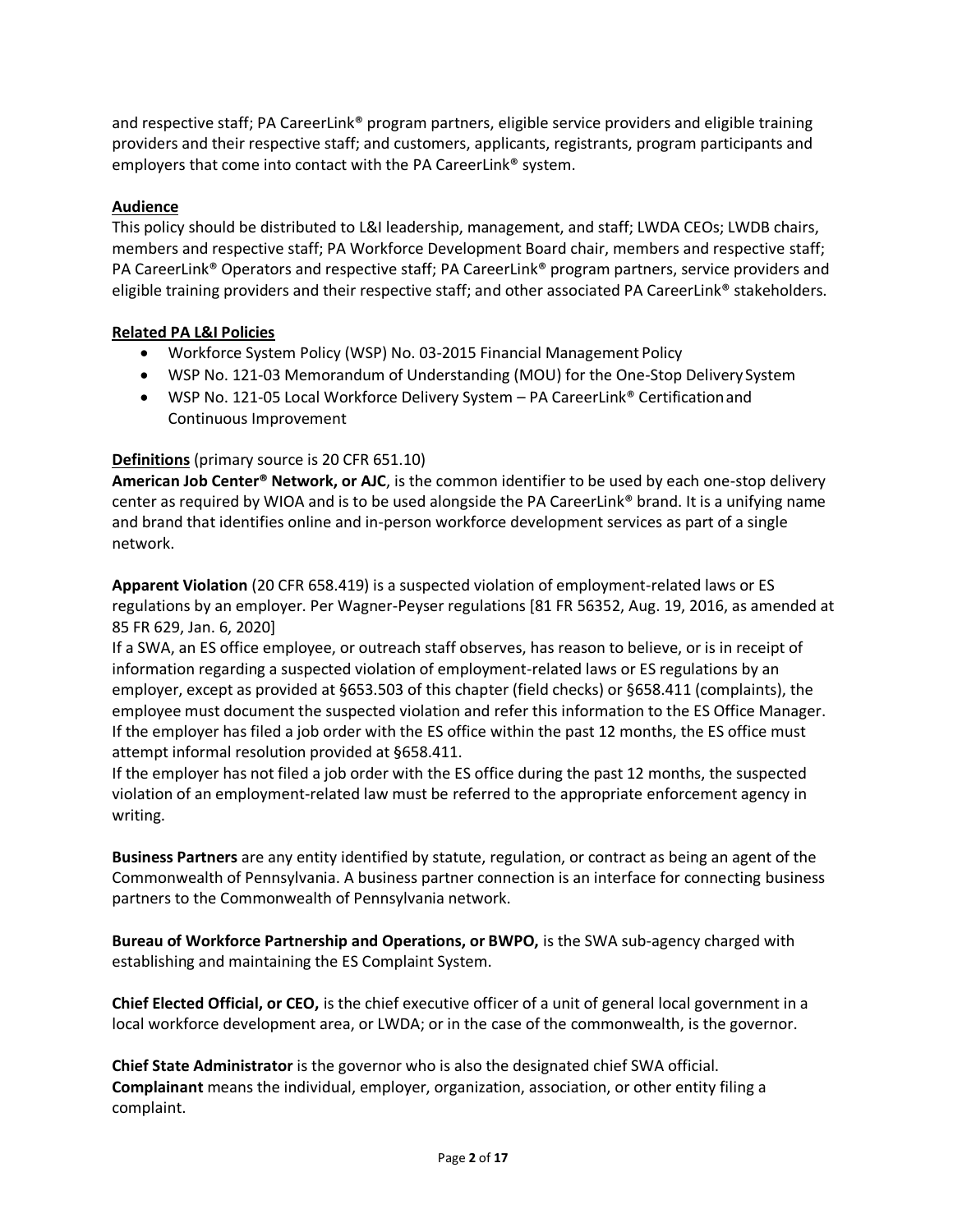**Complaint** means a representation made or referred to a State or ES office of an alleged violation of the Wagner-Peyser Act ES regulations and/or other Federal laws enforced by the Department's Wage and Hour Division (WHD) or Occupational Safety and Health Administration (OSHA), as well as other Federal, State, or local agencies enforcing employment-related law (§651.10). Additionally, for purposes of this policy, complaints may take the form of an expression of dissatisfaction, protest, distress, grief, or pain. The source of the issue may be potential discrimination or civil right violations, a customer being denied occupational training or a potential violation of any Wagner-Peyser Act statute or regulation.

**Complaint System Representative** means the Employment Service staff individual at the local or state level who is responsible for handling complaints.

**Employment Service, or ES, and Employment-Related Law Complaint System (Complaint System)**  handles complaints involving failure to comply with Wagner-Peyser ES regulations and complaints against an employer about the specific job to which the applicant was referred through the ES. The Complaint System also accepts, refers, and, under certain circumstances, tracks complaints involving employment-related laws. The State Workforce Agency establishes and maintains the complaint system.

**Employment Service, or ES, Program** is a nationwide system of public employment offices that provide labor exchange services. The ES program is designed to improve the functioning of the nation's labor markets by bringing together individuals seeking employment with employers seeking workers.

**Employment Service, or ES, Office** means a site that provides Wagner-Peyser Act based services; all ES Offices are co-located in PA CareerLink® offices.

**Employment Service (ES) Office Manager** means the individual in charge of all ES activities in a one-stop center.

**Employment Service, or ES, Staff** means individuals, including but not limited to state employees and staff of a subrecipient, who are funded, in whole or in part, by Wagner-Peyser Act funds to carry out activities authorized under the Wagner-Peyser Act.

**Farm work** means the cultivation and tillage of the soil, dairying, the production, cultivation, growing, and harvesting of any agricultural or horticultural commodities. This includes the raising of livestock, bees, fur-bearing animals, or poultry, the farming of fish, and any practices (including any forestry or lumbering operations) performed by a farmer or on a farm as an incident to or in conjunction with such farming operations, including preparation for market, delivery to storage or to market or to carriers for transportation to market. It also includes the handling, planting, drying, packing, packaging, processing, freezing, or grading prior to delivery for storage of any agricultural or horticultural commodity in its unmanufactured state. For the purposes of this definition, agricultural commodities means all commodities produced on a farm including crude gum (oleoresin) from a living tree product processed by the original producer of the crude gum (oleoresin) from which they are derived, including gum spirits of turpentine and gum rosin. Farm work also means any service or activity covered under 20 CFR 655.103(c) and/or 29 CFR 500.20(e) and any service or activity so identified through official U.S. DOL guidance.

L&I is the Pennsylvania Department of Labor & Industry, that has been designated by the governor to serve as the state administrative entity and as the state workforce agency.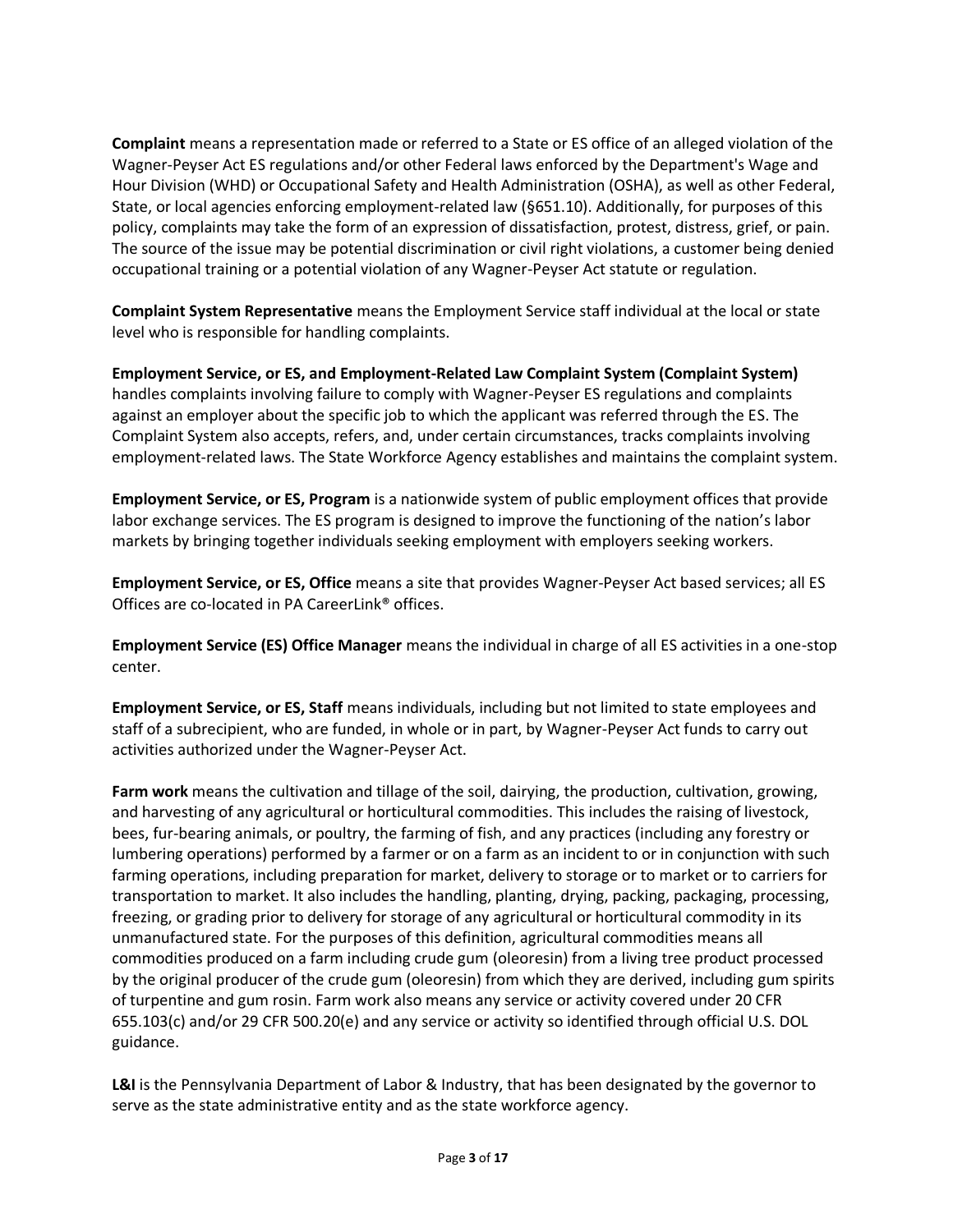**Migrant farmworker** means a seasonal farmworker who travels to the job site so that the farmworker is not reasonably able to return to his/her permanent residence within the same day. Full-time students traveling in organized groups rather than with their families are excluded.

**MSFW** is an acronym that describes the migrant and seasonal farmworker population.

**PA CareerLink®** is the registered trademark for Pennsylvania's online job matching system for jobseekers and employers as well as the name of Pennsylvania's one-stop centers.

**Respondent** means the individual or entity alleged to have committed the violation described in the complaint, such as the employer, service provider, or State agency (including a State agency official).

**Seasonal farmworker** means an individual who is employed, or was employed in the past 12 months, in farm work of a seasonal or other temporary nature and is not required to be absent overnight from his/her permanent place of residence. Non-migrant individuals who are full-time students are excluded. Labor is performed on a seasonal basis where, ordinarily, the employment pertains to or is of the kind exclusively performed at certain seasons or periods of the year and which, from its nature, may not be continuous or carried on throughout the year. A worker who moves from one seasonal activity to another, while employed in farm work, is employed on a seasonal basis even though he/she may continue to be employed during a major portion of the year. A worker is employed on other temporary basis where he/she is employed for a limited time only or his/her performance is contemplated for a particular piece of work, usually of short duration. Generally, employment which is contemplated to continue indefinitely is not temporary.

**State agency or State Workforce Agency, or SWA** means the State ES agency designated under sec. 4 of the Wagner-Peyser Act. The PA Department of Labor & Industry is the SWA.

**State hearing official** means the BWPO Director, or their designee, designated to preside at State administrative hearings convened to resolve complaints involving ES regulations pursuant to subpart E of part 658 of this chapter.

**Wagner-Peyser Act Employment Service (ES) also known as Employment Service (ES)** means the national system of public ES offices described under the Wagner-Peyser Act. Employment services are delivered through a nationwide system of one-stop centers and are managed by State Workforce Agencies and the various local offices of the State Workforce Agencies and funded by the United States Department of Labor (U.S. DOL).

**WIOA** means the Workforce Innovation and Opportunity Act (codified at 29 U.S.C. 3101 et seq.)

### **Procedures**

**Employment Service and Employment-Related Law Complaint System, or ES Complaint System**  General Policy Provisions: An ES-based complaint is a representation made or referred to a State or ES office of an alleged violation of the ES regulations and/or other Federal laws enforced by the U.S. Department of Labor's, or U.S. DOL, Wage and Hour Division, or WHD, or Occupational Safety and Health Administration, or OSHA, as well as other Federal, State, or local agencies enforcing employment‐related law.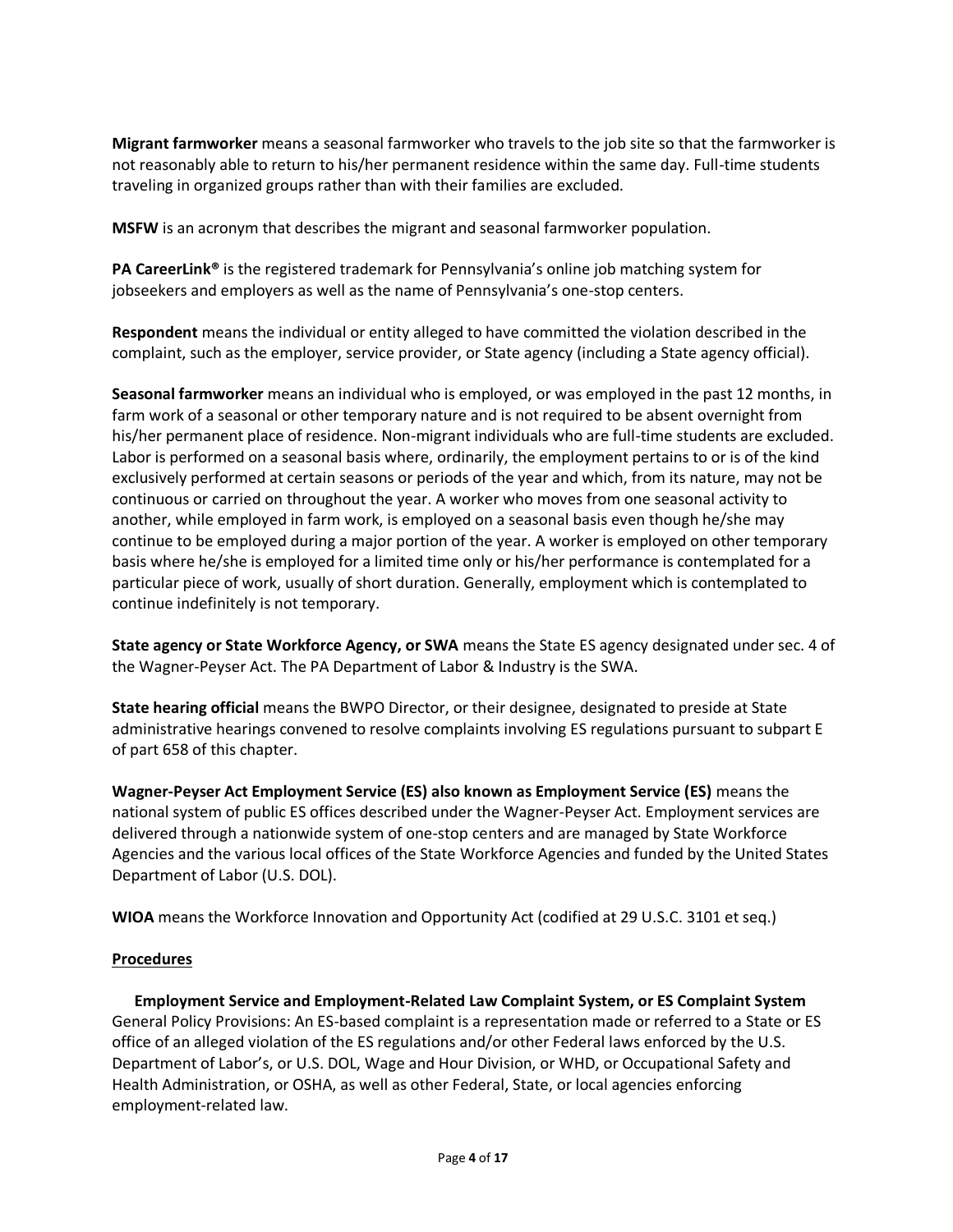Any individual, employer, organization, association or other entity may file a complaint. This policy supports practices and procedures so that PA CareerLink® customers or other stakeholders that supply potential Wagner-Peyser Act-based complaints are made aware of the ES complaint system and how to express complaints to a trained PA CareerLink® complaint system representative.

Complaints may be accepted in any one-stop center, or by a SWA, or elsewhere by outreach staff (§658.410(f))

All complaints filed through the local ES office must be handled by a trained Complaint System Representative, or CSR. (§658.410(g)) Complainants must be assured that their ES program-based complaint is received by PA CareerLink® ES program partner so that it is properly directed to the CSR. ES program complaints are acknowledged in a timely manner and are properly documented, logged, and resolved as expeditiously as possible within the local area; or if required, are elevated to an appropriate commonwealth and/or federal government agency that can resolve the complaint.

Application: This policy is in effect for all direct recipients of WIOA Title III (Wagner-Peyser Act) funds including the commonwealth, LWDBs, PA CareerLink® program partners, service providers and other direct recipients of WIOA Title III funds.

Establishment and Maintenance: Per 20 CFR 658.410, the SWA is tasked with the establishment and maintenance of the ES Complaint System. Administrative, financial, and operational responsibilities are assumed by BWPO.

Distribution of Responsibilities: L&I has overall responsibility for the operation of the ES Complaint System. L&I has directed its Bureau of Workforce Partnership and Operations, or BWPO, to establish and maintain the ES Complaint System. BWPO is the sub-agency that operates the commonwealth's ES Offices found throughout all PA CareerLink® sites. The state-level Complaint System Representative is assigned overall responsibility for the operation of the Complaint System; this includes responsibility for the informal resolution of complaints. The state-level Complaint System Representative must ensure centralized control procedures are established for the processing of complaints.

- 1) BWPO will provide on-going ES Complaint System guidance and operational management, specific to Wagner-Peyser Act related complaints, applicable at the local, state and federal levels, based upon Wagner-Peyser Act regulations found in Title 20, Parts 651, 652, 653, 654, and 658 and any further guidance from U.S. DOL.
- 2) BWPO will establish and maintain state-level and local office Complaint System Representatives who are tasked with handling complaints. BWPO will ensure the local office Complaint System Representatives and ES Office Managers are trained and supported as deemed needed toachieve an efficient ES Complaint System. BWPO will ensure the ES Complaint System is properly supplied with required resources and materials.

At the local area level, the ES Office Manager is responsible for the day‐to‐day management of the local ES complaint system. The ES Office Manager may identify a designee, referred to as a "Complaint System Representative", to handle and investigate complaints in the PA CareerLink® site. The ES Office Manager must ensure a Complaint System Representative is available during normal business hours to take complaints and explain how the ES complaint system works. Wagner-Peyser based complaints that are not associated with a migrant or seasonal farmworker, or MSFW, customer must be handled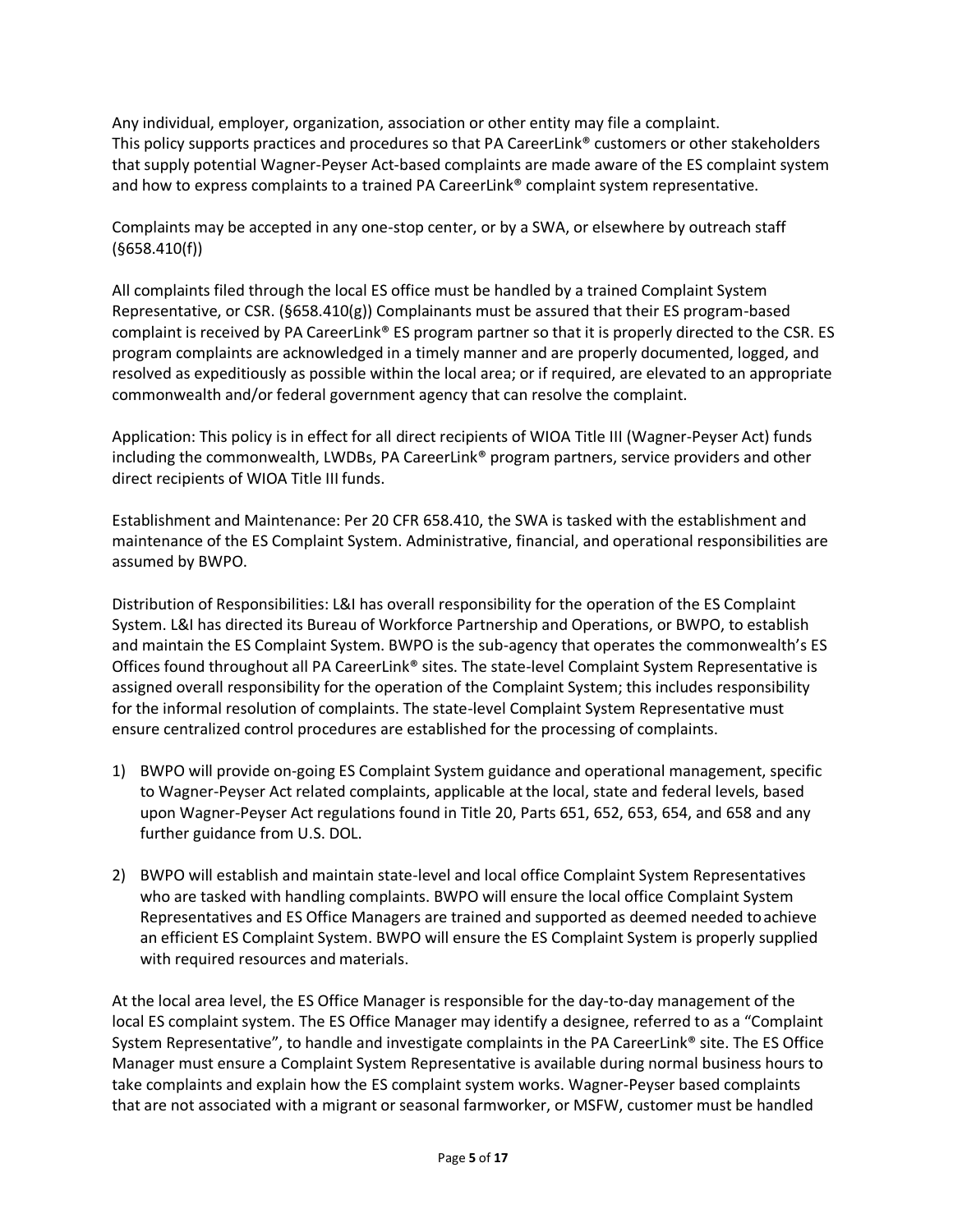by an ES Complaint System Representative.

The ES Complaint System, and associated staff, directly support the mission and responsibilities of the State Monitor Advocate's, or SMA, office. All MSFW related complaints, as well as apparent violations, will be promptly referred to the SMA office for resolution. In terms of the ES Complaint System, the State Monitor Advocate, or SMA, is responsible for:

- 1) Monitoring the complaint process and central complaint log;
- 2) Determining the outcome of Migrant or Seasonal Farmworkers', or MSFW, complaints;
- 3) Notifying MSFW complainants of outcomes;
- 4) The SMA must follow-up on all MSFW complaints that have been referred to anenforcement agency. The SMA will inform the complainant of the status of the complaint; and
- 5) Handling any necessary referrals.

State-level Coordination: The state-level Complaint System Representative and SMA must collaborate and coordinate together to maintain an orderly and efficient ES complaint system that allows for the collection, recording, resolution and reporting of complaints and apparent violations. A goal of this collaboration is continuous improvement of the ES Complaint System.

ES Complaint Types: The ES Complaint System allows for the collection, referral and resolution of different complaint types that allege violations of provisions found within WIOA Title III (i.e., Wagner-Peyser Act) including apparent violations. The ES Complaint System handles complaints involving failure to comply with Wagner-Peyser ES regulations and complaints against an employer about the specific job to which the applicant was referred through the ES. The ES Complaint System also accepts, refers, and, under certain circumstances, tracks complaints involving employment-related laws.

- 1. ES related Complaints: ES related complaints must be reported within 24 months of the alleged offense, otherwise the complaint will be treated as a Non‐ES related complaint. ES related complaints involve complaints against a business or the ES agency. The Complaint System Representative will work with individuals and businesses to gain complaint resolution. Informal resolution is the preferred method.
- 2. Employer related Complaints: A complaint against a business regarding a specific job to which the applicant was referred through the ES Complaint System.
- 3. Agency related Complaints: An agency related complaint is when a complainant allegesthat State Workforce Agency (i.e., L&I) or PA CareerLink® ES staff, through actions or omissions, violated or failed to comply with Wagner‐Peyserregulations.
- 4. Employment-related Law Complaint: An Employment‐related law complaint is a complaint alleging an employment‐related law was violated. Employment‐related laws are laws that relate to the employment relationship, such as those enforced by USDOL's WHD, OSHAor other Federal, State, or local agencies. Examples of this type of complaint include, but are not limited to, wages, housing and transportation.
- 5. Apparent Violations (20 CFR 658.419): If the SWA, an ES office employee, or outreach staff observes, has reason to believe, or is in receipt of information regarding a suspected violation of employment-related laws or ES regulations by an employer, except field checks (20 CFR 653.503) or complaints (20 CFR 658.411), the employee must document thesuspected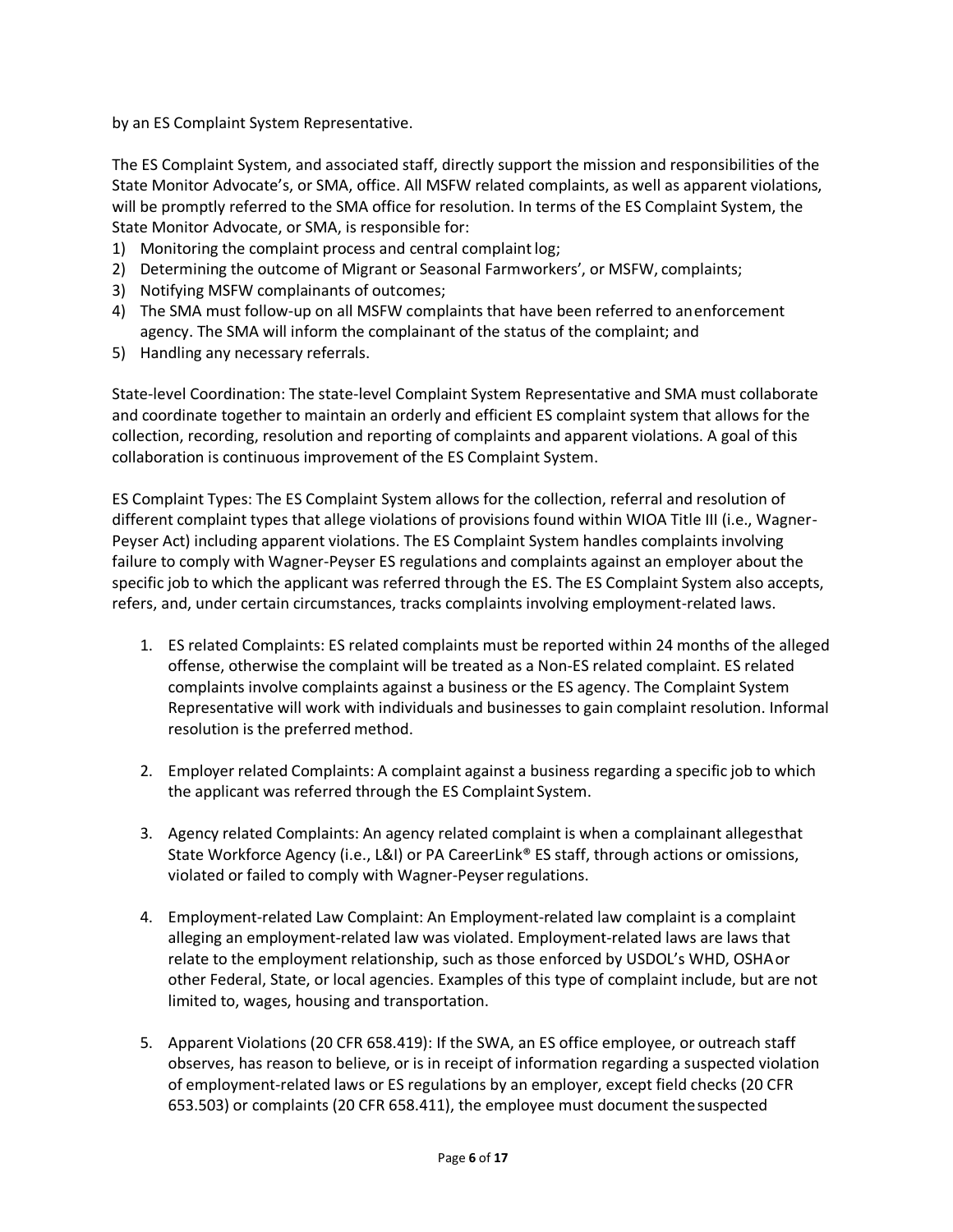violation and refer this information to the ES Office Manager.

Public Notice: All direct recipients of WIOA Title III (Wagner-Peyser Act) funds are required to prominently display within the public's view, official posters and other public notice materials as supplied by L&I. Approved poster(s) and other supporting documents are found on the L&I website hosting this policy (see **Attachments or Resources)**.

- 1) Employment Service and Employment-Related Law Complaint System Poster: All PA CareerLink® sites and locations where employment services are provided must prominently post U.S. DOL approved Employment Service and Employment-Related Law Complaint System Poster. The posters are to be printed in English and in Spanish. Each PA CareerLink® must modify the supplied posters so that each contains the contact information of the site's Complaint System Representative and the State Monitor Advocate office. This can be done by hand printing the information, affixing a sticker, or stapling a business card to the poster. The posters must be in the vicinity of the required "Equal Opportunity is the Law" posters.
- 2) ES Complaint System Handout: An ES complaint system handout indicating complaint system information such as customer rights must be made available to all PA CareerLink® customers. PA CareerLink® staff must communicate to the customer via script what the ES complaint system handout imparts. Information included in the handout must include, but not be limitedto:
	- 1. Who may file a complaint
		- a) PA CareerLink® customers and other stakeholders including community-based organizations, employers, and labor unions
		- b) PA CareerLink® associated programs' applicants and participants
	- 2. Examples of complaint types or potential apparent violations
	- 3. Essential complaint filing guidance
	- 4. Time limits
	- 5. Contact information for state-level Complaint System Representative and SMAoffice
- 3) ES Complaint System Handout Acknowledgement: Customers are to acknowledge receipt of theES complaint system handout.

Receiving ES Complaints: The PA CareerLink® is often the initial point of contact in the complaint process. Complaints are also taken during field checks and outreach activities. Complainants may call, write or e-mail to report a complaint; however, official complaints must be submitted in writing with the complainant's signature.

- 1. IN PERSON ‐ When a person reports a complaint in person, the ComplaintSystem Representative must:
	- 1) Explain the ES Complaint System;
	- 2) Determine the type of complaint;
	- 3) Direct the complainant to complete the ETA 8429 Complaint/Apparent ViolationForm and provide assistance if necessary;
	- 4) Ensure the Complaint form is signed by the complainant or his/herrepresentative;
	- 5) Offer other Employment Services; and,
	- 6) Log the complaint on the Complaint System Log.
- 2. MAIL ‐ The ETA 8429 Complaint/Apparent Violation Form is not required formailed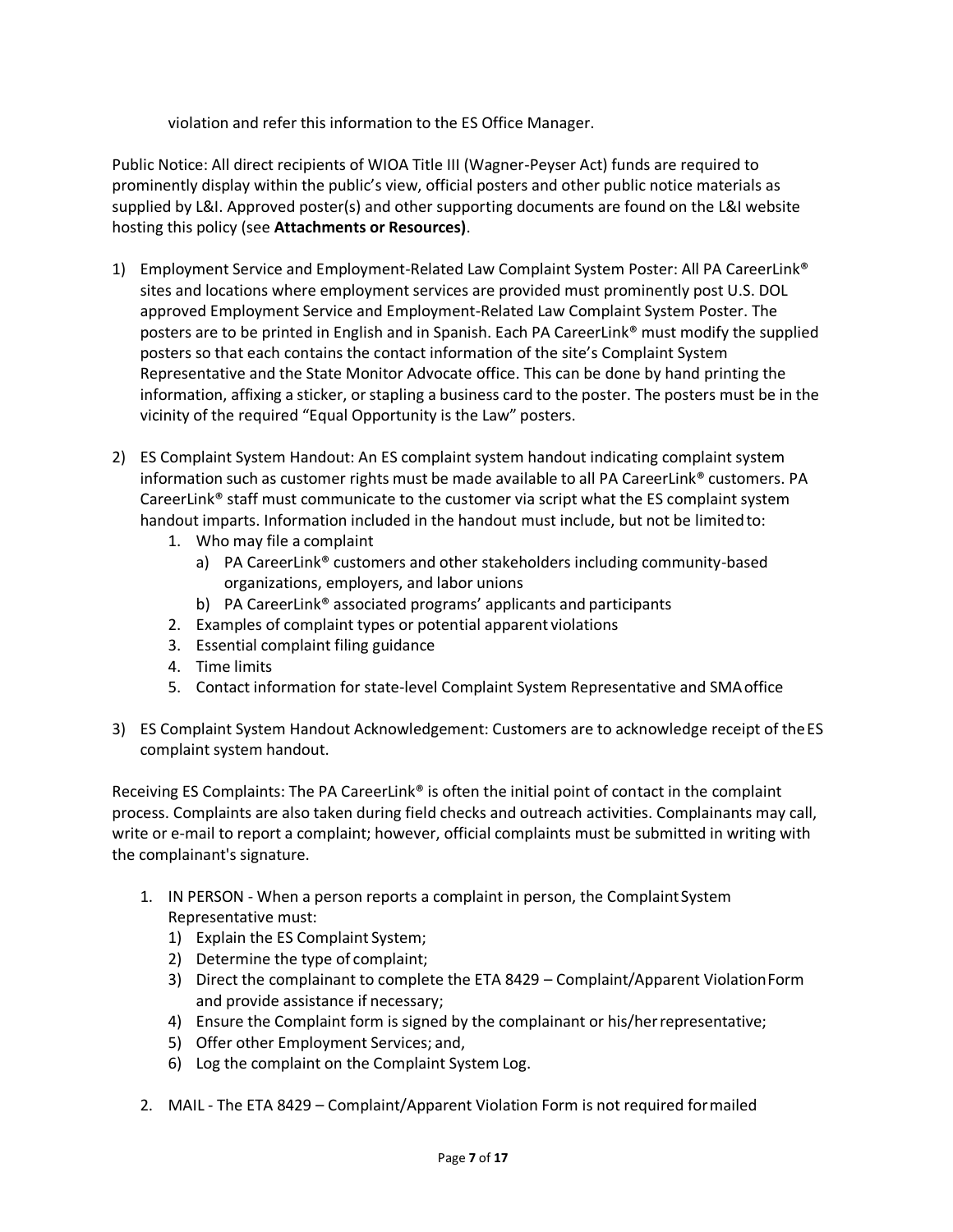complaints. The written complaints must:

- 1) Have the complainant's or the complainant's authorized representative's signature; and
- 2) Give sufficient information to initiate an investigation.

If the letter lacks sufficient information to investigate the complaint, the ES Complaint System Representative must request additional information. The complainant, if non‐MSFW, must be allowed 20 working days to respond. A MSFW complainant must be allowed 40 working days to respond.

Letters submitted by an attorney representing the complainant are treated like a properly completed complaint form.

- 3. EMAIL When a complaint is received by e-mail the Complaint System Representative (or other authorized SWA representative) must send to the complainant a letter via hard copy or email confirming the complaint was received. If the complainant's email lacks sufficient information to investigate the matter expeditiously, the Complaint System Representative (or other authorized SWA representative) must request additional information.
- 4. TELEPHONE ‐ When a complaint is received by telephone, the complainant must be directed to file the complaint in person using the Complaint Information form, or send a letter describing the complaint by mail or email.

English Language Learner requirements: When a complainant is an English Language Learner, or ELL, all written correspondence with the complainant under part 658, subpart E must include a translation into the complainant's native language.

Confidentiality: The identity of the complainant(s) and any person(s) who furnish information relating to, or assisting in an investigation of a complaint, shall be kept confidential to the maximum extent possible consistent with applicable law. (20 CFR 658.413(6))

Complaint/Apparent Violation Form: Wagner-Peyser Act based complaints must be recorded on U.S. DOL'S Employment and Training Administration, or ETA, Complaint/Apparent Violation Form (i.e., Form 8429) or an ETA approved state-modified Complaint/Apparent Violation Form 8429.

Centralized Complaint Log: The state-level Complaint System Representative will create and maintain an electronic centralized complaint log accessible to all ES Office Managers and the SMA. The complaint log will list all complaints taken by the ES office or the state-level Complaint System Representative. At a minimum, each listed complaint will specify:

- 1) The name of the complainant;
- 2) The name of the respondent (employer or State agency);
- 3) The date the complaint is filed;
- 4) Whether the complaint is by or on behalf of a migrant and seasonal farmworker(MSFW);
- 5) Whether the complaint concerns an employment-related law or the ES regulations;and
- 6) The action taken, and whether the complaint has been resolved, including informally.The complaint log also must include action taken on apparentviolations.

Services to Migrant and Seasonal Farmworkers Report, ETA Form 5148: The SWA is required to compile, reconcile, and submit to the U.S. DOL Regional Office the quarterly Services to Migrant and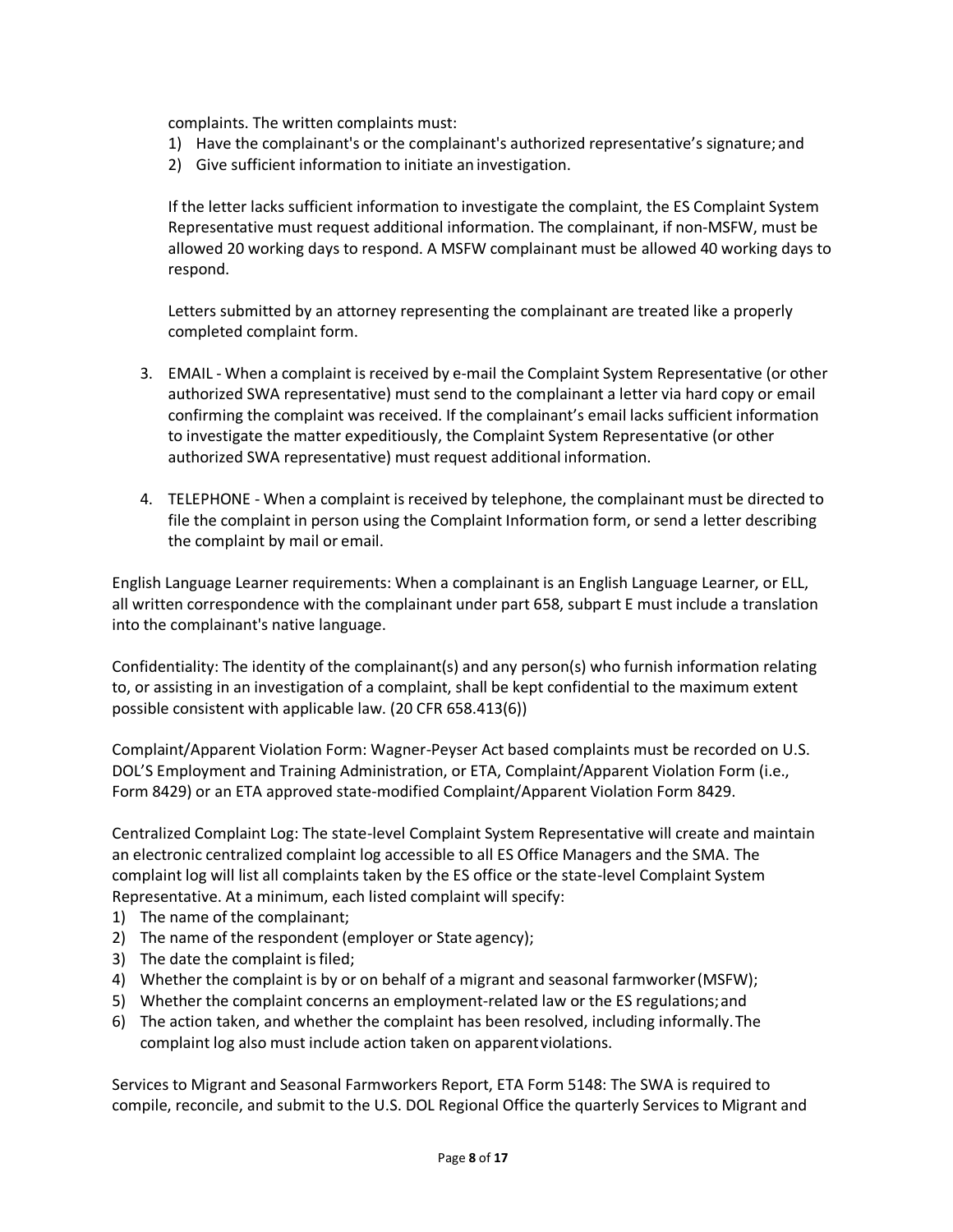Seasonal Farmworkers Report, ETA Form 5148. Within 1 month after the end of the calendar quarter, ES office managers must ensure the statewide complaint system log is current. BWPO's Complaint System Representative will consult with the SMA to ensure the newly completed Form 5148 is accurate. BWPO's Complaint System Representative will verify the complaint system log is current and inform the BWPO Director, or their designee, the log is current and ready for submission. A copy of the completed form will be provided to the SMA.

Non-ES Complaint Referral: During operations, ES Complaint System Representatives may collect non-ES complaints. Non-ES complaints can be delineated into sub-groups. Depending upon the nature of the complaint, the complaint(s) may be referred to appropriate PA CareerLink® program partner(s), the local area Equal Opportunity Officer or referred to other local area organizations (e.g., consumer advocate or legal aid entities) that may be of assistance to the complainant. Non-ES complaint types each have distinct recording, resolution, and appeal procedures as well as different time frames to act and complete the resolution associated with them. ES Complaint System Representatives will promptly refer non-Wagner-Peyser-based complaints to the PA CareerLink® respondent(s) associated with resolving the complaint if the program is so noted in this policy (see below). ES Complaint System Representatives may refer collected PA CareerLink® partner programs or service providers complaints not represented on the list to the PA CareerLink® Operator. This policy does not apply to complaints associated with WIOA's Title I Job Corps program; ES Complaint System Representatives will provide customers the local area Job Corps contact information.

Complaint System Representatives may directly refer complaints to the following partner programs:

- WIOA Title I: Complaints alleging violations under WIOA Title I programs will be referred to the PA CareerLink® Operator.
- WIOA Title III: Complaints alleging violations under Wagner-Peyser Act programs will be either resolved locally by the Complaint System Representative, referred to thestate-level Complaint System Representative. If the complainant is deemed an agricultural-based worker, employer, or entity the complaint will be referred to the State MonitorAdvocate.
- Trade Act: Complaints alleging violations under the Trade Act will be referred either to local office staff assigned to the Trade Act program or to the state-level Trade Act program manager.
- Unemployment Insurance: Complaints alleging violations under the Unemployment Insurance program will be referred to L&I's Office of Unemployment Compensation, Customer Service Unit.
- Veterans: Complaints by veterans alleging employer violations of the mandatory listing requirements under 38 U.S.C. 4212 will be referred either to the local office veteran representative or to the State-level Complaint System Representative.
- Office of Equal Opportunity, or OEO: Complaints regarding WIOA Title I Section 188 or 29 CFR 38 violations shall be referred to OEO promptly.

Follow-up on complainant's unresolved complaints: When a migrant or seasonal farmworker submits a complaint, the SMA must follow-up monthly on the handling of the complaint and must inform the complainant of the status of the complaint. No follow-up with the complainant is required for non-MSFW complaints.

ES and Employment-related Law Process: All ES related complaints are accepted, designated to the appropriate office, investigated, and resolved when the alleged incident is reported to ES within 24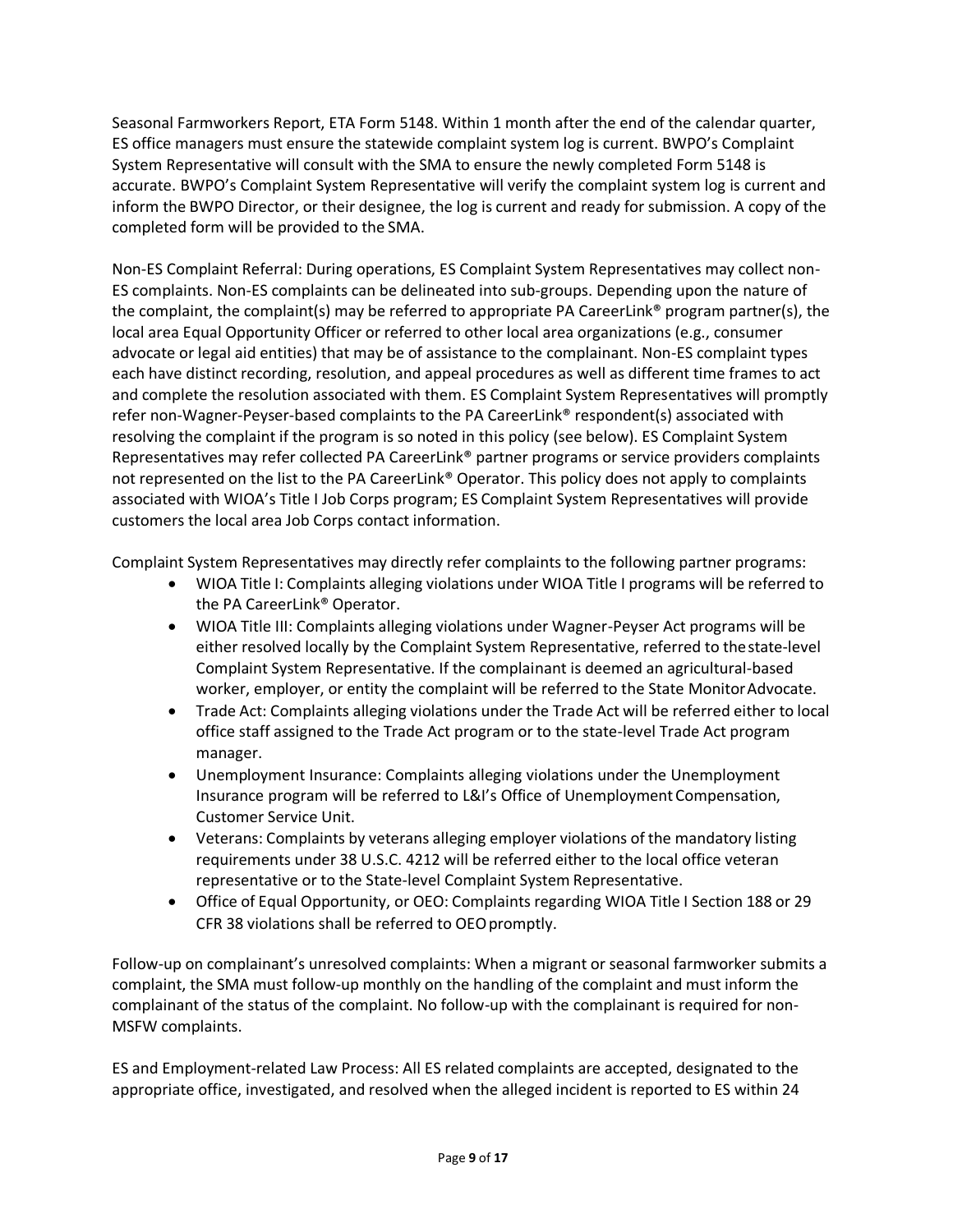months of the occurrence. When possible, the Complaint System Representative will resolve complaints informally within 15 working days, from when the complaint is received for non‐MSFW. Complaints involving MSFW complainants must be resolved within 5 working days of receipt of the filed complaint.

Designating Complaints: When a written and signed complaint is received, the Complaint System Representative must:

- 1) Decide the type of complaint (ES and/or Employment‐related law);
- 2) Decide if complainant is an MSFW; and
- 3) Decide who should handle the complaint since a complaint can be filed against a PA CareerLink®, an employer, or the agency (more than one office). The appearance of a conflict of interest (real or perceived) must be avoided; if in doubt, contact the state-level Complaint SystemRepresentative.
	- a) Complaints against a business are handled by the Complaint System Representative inthe business' local PA CareerLink® office.
	- b) Complaints against a PA CareerLink® are handled by the Complaint System Representative in the local PA CareerLink® in question.
	- c) Complaints against L&I are handled by the state-level Complaint System Representative.

Copies of all complaints should be forwarded to the state-level Complaint System Representative.

Designating Employment-related Law Complaints: When a written and signed complaint is received and identified as an Employment-related law complaint the Complaint System Representative must:

- 1) For non-MSFW complaints:
	- a) Refer immediately to the appropriate enforcement agency;
	- b) Inform complainant or his/her representative where the complaint has been referred to in writing; and,
	- c) Log the complaint on the Complaint/Apparent Violation Log.  $\mathbb D$
- 2) For MSFW complaints:
	- a) Refer complaint to SMA;
	- b) Offer to refer MSFW to other employment services should the MSFW be interested;
	- c) Inform complainant or their representative where complaint has been referred to inwriting;
	- d) Log the complaint on the Complaint/Apparent Violation Log.

Handling Complaints: The Complaint System Representative must:

- 1) Assist the complainant with completing the Complaint/Apparent Violation Form (ETA 8429) form and provide the complainant a copy of the form.
- 2) If necessary, follow up with an email or letter to request additional information.
- 3) Provide copies of the complaint file to the state-level Complaint System Representative.
- 4) A separate file will be maintained for each complaint. Staff must record any correspondence between ES and the complainant and keep documentation in the file.

Key Timeframes:

- 1) Response
	- a) Non‐MSFWs have 20 days to respond
	- b) MSFW have 40 days to respond
- 2) Resolution
	- a) Non‐MSFW have 15 business days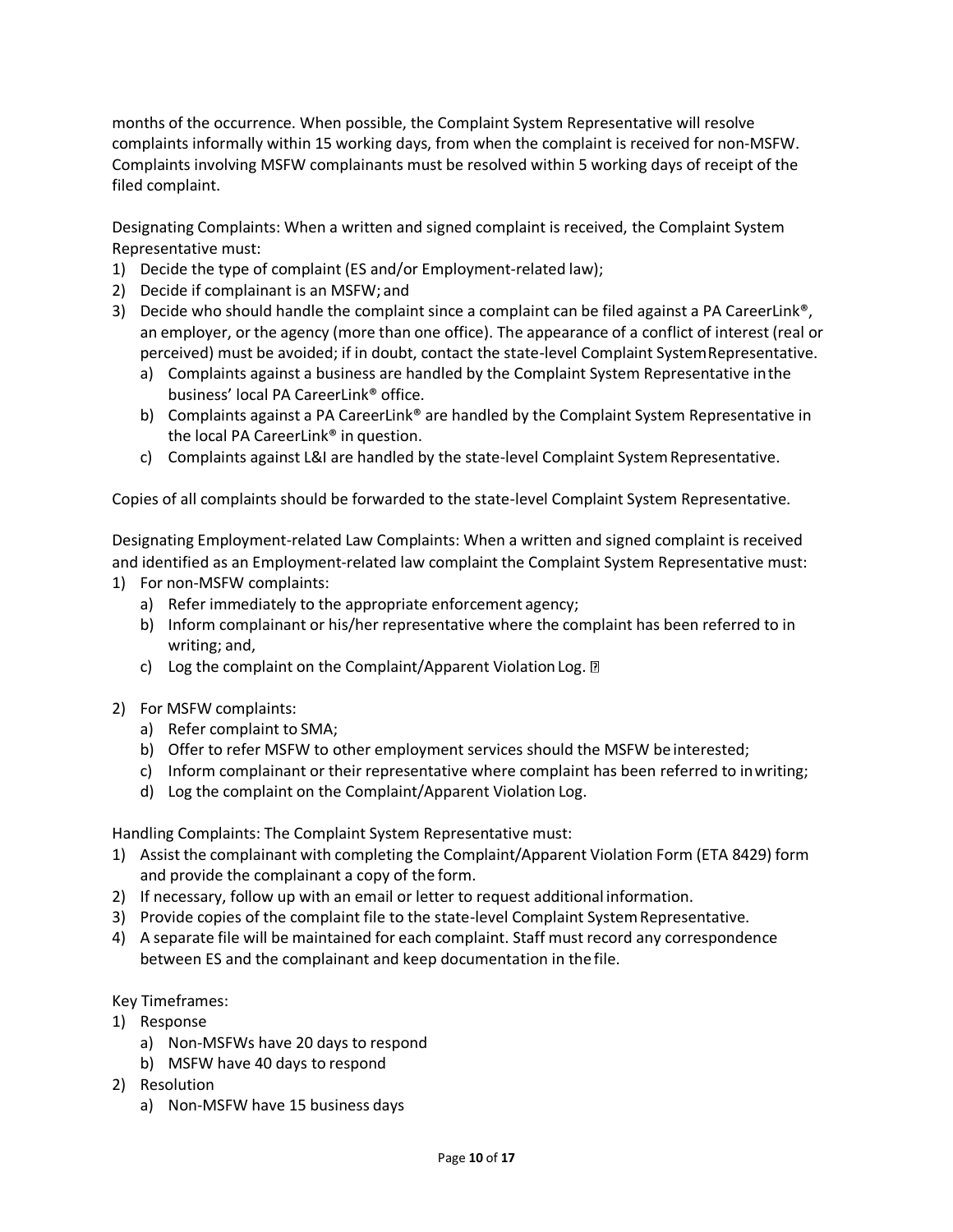# b) MSFW have 5 business days

ES Complaint System / Apparent Violation Logs: In addition to investigating the complaints; documenting all correspondence, conversations and activities; the Complaint System Representative must also log all complaints on the ES Complaint System/Apparent Violation Logs.

The ES Complaint System / Apparent Violation Logs are spreadsheets used by all local offices to log complaints that are made. Every box on the form must be completed for each complaint. The log will be submitted to the state-level Complaint System Representative on the 10th day of the first month following the end of the quarter. In the event no complaints have been made in any quarter, the Complaint System Representative still must submit a report indicating zero complaints for that quarter.

Discrimination complaints must also be logged on the ES Complaint System / Apparent Violation Logs. Immediately after the complaint is logged it must be referred to the local area EO Officer. Enter "referred to EO Officer" in the 'Action' section of the log.

Note: The ES Complaint System / Apparent Violation Logs can be submitted to the state-level Complaint System Representative via email.

Complaint Resolution: If resolution is not achieved at the local area level within the allotted time frame set for the non‐MSFW the complaint must be forwarded to the state-level Complaint System Representative. The state-level Complaint System Representative will make a determination, within 20 working days, based on the results of the investigation conducted by the Complaint System Representative and/or ES Office Manager. Once a determination is made, the state-level Complaint System Representative will generate a determination letter and send a copy to the complainant and the respondent via certified U.S. Postal Service.

If resolution is not achieved at the local area level within the allotted time frame set for the MSFW complainant, the complaint must be forwarded to the SMA. The SMA will make a determination, within 20 working days, based on the results of the investigation conducted by the Complaint System Representative and/or ES Office Manager. Once a determination is made, the SMA will generate a determination letter and send a copy to the complainant and the respondent via certified U.S. Postal Service.

Complaints will be considered resolved when the complainant expresses satisfaction with the investigation and outcome in writing, or:

- 1) The complainant chooses not to elevate the complaint to the next level ofreview.
- 2) The complainant or the complainant's authorized representative fails to respond to a request for information within 20 working days for non‐MSFW and 40 working days for MSFW (a request for additional information is given in writing by the Complaint System Representative).
- 3) The complainant exhausts all available options for review.
- 4) A final determination has been made by the enforcement agency to which the complainantwas referred.

Complaints Involving Out-of-State Employment Service Agencies / an AJC and/or Businesses: When a person files a complaint in the local PA CareerLink<sup>®</sup> office concerning an out-of-state ES agency or an out‐of‐state business, the Complaint System Representative must ensure that the Complaint/Apparent Violation Form (ETA 8429) is completed in its entirety. The Complaint System Representative will send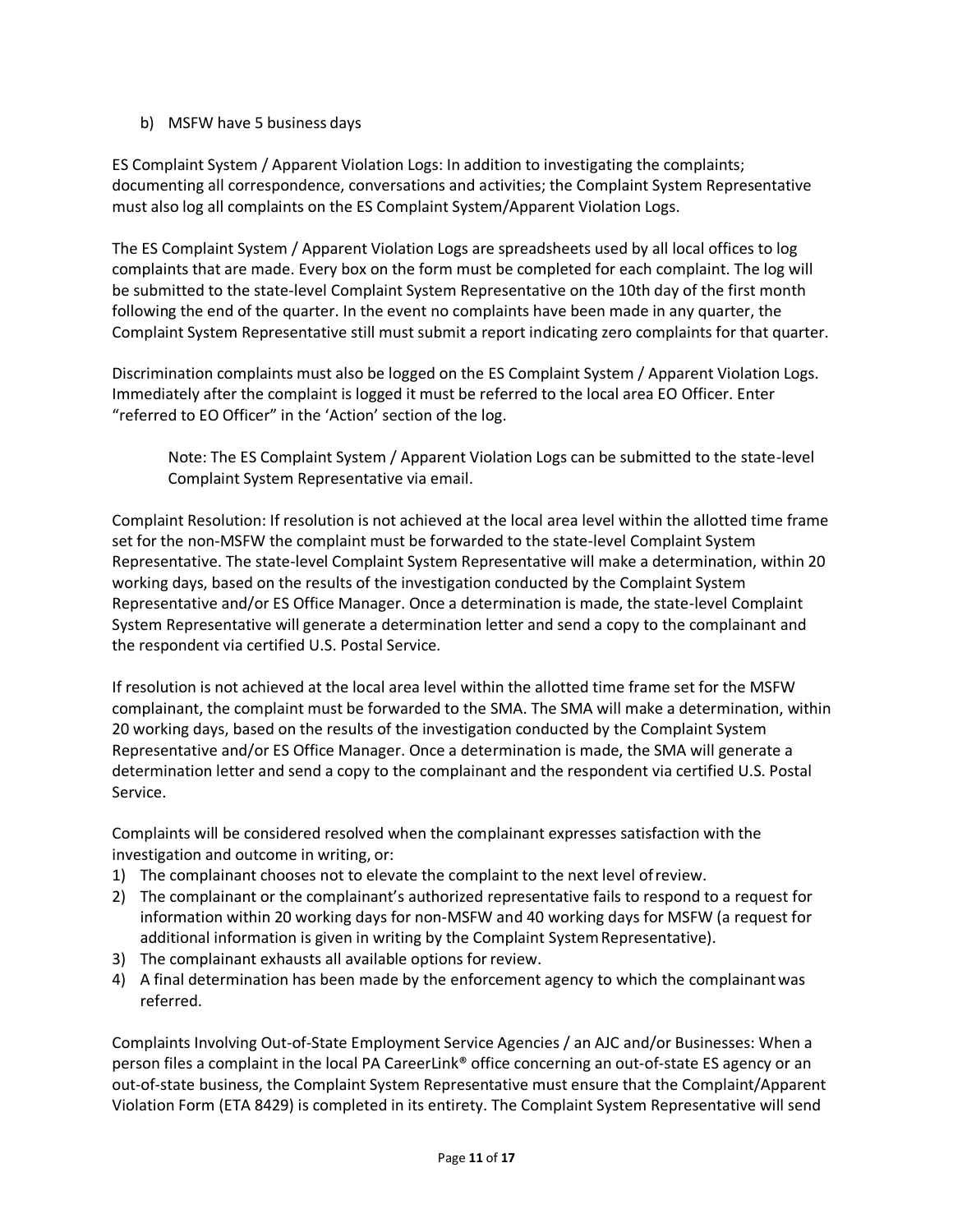the following documents to the state-level Complaint System Representative:

- 1) Complaint/Apparent Violation Form (ETA 8429), and
- 2) Any accompanying documentation.

The state-level Complaint System Representative will forward the information to the appropriate agencies. The information will be sent to the following:

- 1) The out-of-state ES agency;
- 2) The complainant;
- 3) The ETA Regional office(s) with jurisdiction over the transferring and receiving Stateagencies.

The out‐of‐state ES agency whom the complaint has been filed against will handle the complaint as if it had been initially filed with that office. The ETA regional office with jurisdiction over the receiving state is responsible for follow‐up.

When an ES complaint is against more than one state ES agency, the complainant must clarify which states are involved. Complaints against more than one state will be handled separately.

When a request for reinstatement is denied by an out-of-state ES agency, the basis for the denial must be specified, and L&I must notify the business of their hearing date and time within 20 working days.

Apparent Violations: An apparent violation occurs when any ES staff observes, has reason to believe, or is in receipt of information regarding a suspected violation of employment-related laws or Wagner-Peyser regulations by a business. Documentation of the suspected violation can be as simple as a memorandum describing the suspected violation.

When the business has placed a job order with ES in the past 12 months, the Complaint System Representative will immediately refer the Apparent Violation to the SMA for investigation and resolution. Upon notification, the business will have five working days to remedy the situation. When there is no remedy after the fifth working day, the SMA will initiate discontinuation of services to the business.

When the business has not placed a job order in the past 12 months, the Complaint System Representative will refer the violation to the SMA.

The Complaint System Representative and the SMA must record all apparent violations identified by ES staff on the Apparent Violation Log. The Log must be completed in its entirety for each violation logged. Terms such as "N/A" or "unknown" will not be accepted.

Discrimination Complaints: All ES related complaints that are filed at a PA CareerLink<sup>®</sup> site alleging unlawful discrimination will be assigned to the local area Equal Opportunity Officer, or EO Officer. The Complaint System Representative will provide the complainant the Complaint/Apparent Violation Form (ETA 8429) and, when requested, will assist the complainant with completing the form. The Complaint System Representative must log the complaint in the Complaint/Apparent Violation logs and immediately refer the complaint to the local EO officer. The Complaint System Representative will also provide the complainant with a referral in writing and direct the complainant to the vicinity of the "EO is the Law" poster.

Note: If the Complaint System Representative and the EO Officer are the same, the complaint must be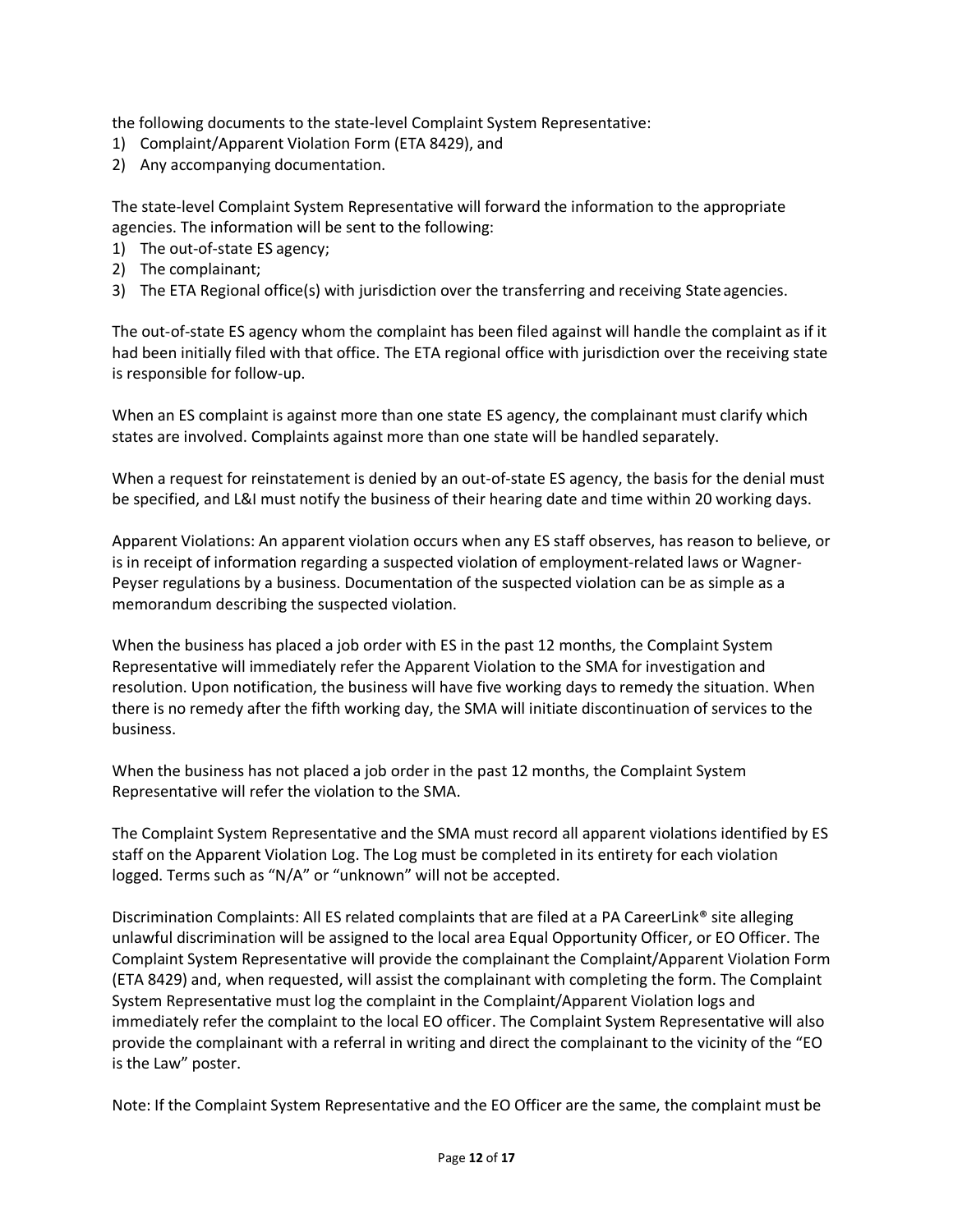recorded on the Compliant System Log as well as be documented according to the Discrimination Complaint procedures.

Complaint File Maintenance: A separate folder for each ES complaint and each Employment-Related Law complaint must be maintained. Original copies of all correspondence sent to the complainant must be filed in each folder.

Documentation may include but is not limited to; Complaint/Apparent Violation Form (ETA 8429) or written complaint if not taken on Form ETA 8429, phone calls, email logs and notes, requests for additional information, ES Compliant referrals, and any additional correspondence.

Only factual information will be recorded in the files. Complaint System Representatives must be diligent in not recording any personal opinions regarding the complaint or the complainant in the file.

Each folder will be identified in the following manner: "Last Name, First Name of complainant"

Hearings: A request for a hearing can be made by either a complainant who is not satisfied with the outcome of their complaint, or by a business who has had, or is in danger of having, ES services discontinued. The request must be made in writing and contain the complainant or business signature within 20 days of receiving a notification of the result. The hearing will be conducted within 30 days of the request unless all interested parties waive the time limit in writing.

All hearings and appeals are handled by either L&I's state-level Complaint System Representative or the SMA depending on who is responsible for the complaint.

Discontinuation of Services: The ES program values its business customers and strives to assist them in complying with all employment-related laws and ES regulations. However, when U.S. DOL or another authorized enforcement agency determines that a violation of Wagner‐Peyser administrative regulations or employment related laws has occurred, the discontinuation of services must be initiated. It is the responsibility of ES program to make every effort to bring the violating business into compliance and prevent the discontinuation of services. ES staff must thoroughly document all actions taken to assist the business in this process.

Note: Discontinuation of services should be considered the last resort. Only when every effort has been exhausted, and thoroughly documented, may the discontinuation of services be initiated.

Basis for Discontinuation of Services: The ES program may initiate procedures for discontinuation to businesses who:

- 1) Submit, and refuse to alter or withdraw job orders containing specifications that do not comply with Employment-related laws;
- 2) Refuse to provide assurances that the jobs offered comply with Employment-related laws;
- 3) Are found to have either misrepresented the terms and conditions of employment specified in job orders or failed to comply fully with assurances made of joborders;
- 4) Through a final determination by an appropriate enforcement agency, are found to have violated any employment-related laws. Notification of this final determination must be provided to ES by the enforcement agency;
- 5) Are found to have violated regulations pursuant to 20 CFR 658.416(d)(4);
- 6) Refuse to accept qualified workers referred through the Labor Exchange system;or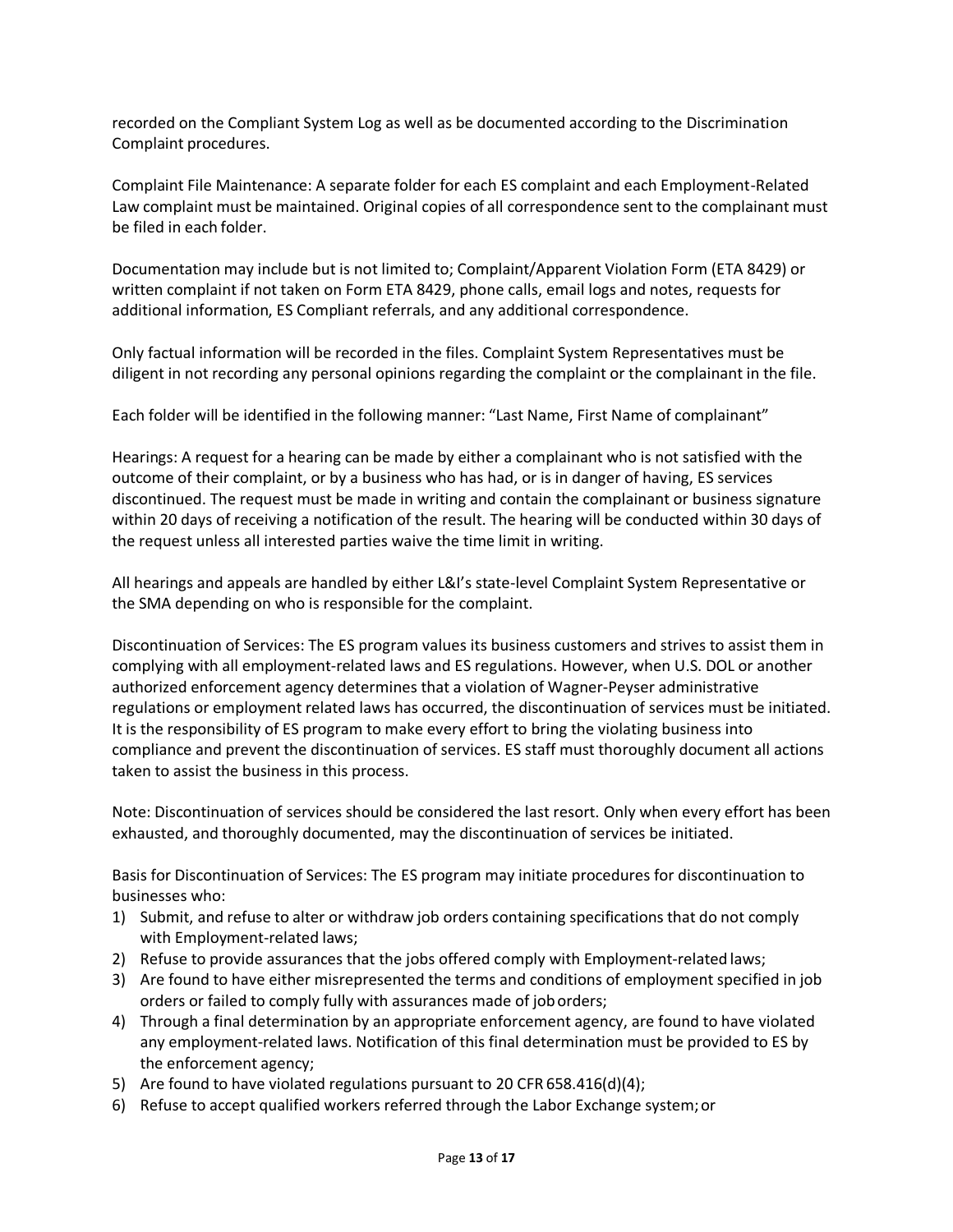7) Refuse to cooperate in the conduct of field checks pursuant to 20 CFR653.503.

The ES program may discontinue services immediately when L&I determines that the procedures or represented information identified would cause substantial harm to a significant number of workers. When services to a business that are subject to Federal Contractor Job Listing Requirements are discontinued, the ETA regional office must be notified immediately. L&I will notify the ETA Regional Administrator of businesses who are alleged not to be in compliance with the terms of the Federal Temporary Labor Certification regulation. This will result in an investigation and consideration of ineligibility for subsequent temporary certification.

For businesses who are alleged to have not complied with the terms of the temporary labor certification, ETA Regional Administrator must be notified of the alleged non‐compliance for investigation and consideration of ineligibility for subsequent temporary labor certification (20 CFR 655.210).

Notification to Business/Employers: If a Complaint System Representative becomes aware of any of the reasons listed, they must notify the state-level Complaint System Representative. The state-level Complaint System Representative will write and send, to the business, a Discontinuation of Services letter that will specify:

- 1) The reason for the discontinuation of services, including specific information on the job order, employee, or event in question.
- 2) What the business must do to avoid the discontinuation of services.
- 3) The letter will indicate the business/employer has the right to appeal SWA Discontinuation of Services related actions and/or decisions. The letter will also indicate that the business has 20 business days to respond to the Discontinuation of Servicesletter.

Businesses may choose to allow the discontinuation of services by simply not responding to the letter. If a business chooses to respond to the letter, the business must provide evidence or information specific to the cause of the discontinuation as outlined.

Note: A business must request a hearing in all cases except when choosing to allow the discontinuation of services.

Reinstatement of Services: L&I may reinstate services to a business after discontinuation of services when:

- 1) The ES program is ordered to do so by a Federal Administrative Law Judge or an ETARegional Administrator or a State hearing officer (20 CFR 658.04(c));or
- 2) The business provides adequate evidence that any policies, procedures, or conditions responsible for the previous discontinuation of service have been corrected and that the same or similar difficulties are not likely to occur in the future; and The business provides adequate evidence that he/she has responded satisfactorily to any findings, including to the complainant and the payment of any fines, which were the basis of the discontinuation of service.

L&I will notify the business of the reinstatement determination within 20 working days of receiving the written request from the business.

Local Workforce Development Boards: Local boards will ensure their local area complaint policy and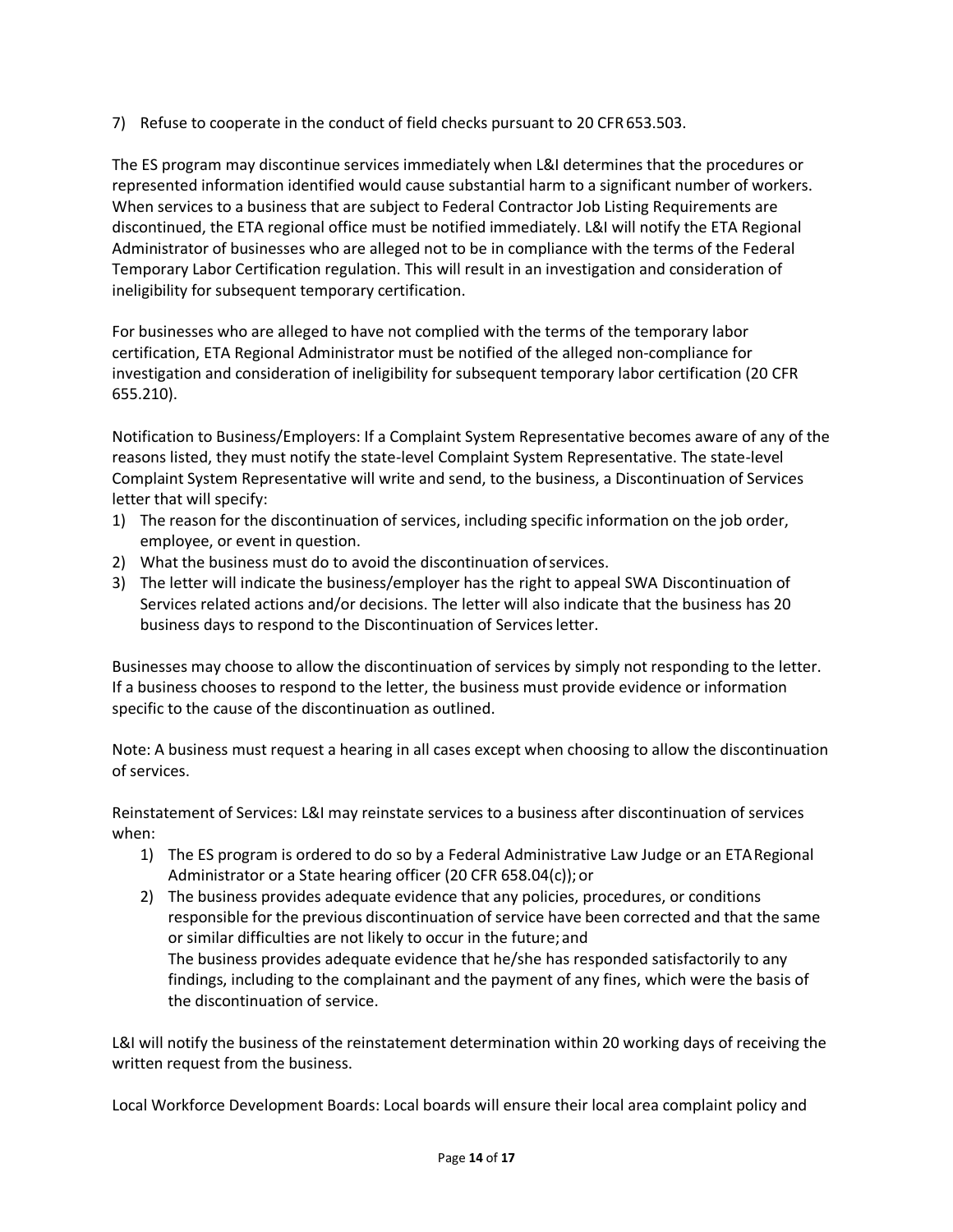procedures align with this policy.

- Local boards will ensure that PA CareerLink® customers are notified of the ES complaint system.
- All Wagner-Peyser Act based complaints are to be recorded on U.S. DOL'S Complaint/Apparent Violation Form (i.e., Form 8429).
- Local Boards will ensure all local area staff are knowledgeable of the content of this policy and the local board's complaint policy.

Record Keeping: All records associated with an ES complaint, paper or electronic, must be kept three (3) full years from the date of complaint resolution or the date of the last response from any of the parties associated with the complaint or the resolution or attempted resolution of the complaint thereof.

Monitoring: ES complaints can be reviewed by state or federal monitors. Current state monitoring tools will be reviewed, and if necessary, enhanced to include among other items, that new PA CareerLink<sup>®</sup> onsite customers have been given the Customer Complaint System Handouts, local office staff are aware of the Complaint System and are following state and local policy and procedures, and that the process of recording and reporting written customer complaints is working as intended.

### **Attachments or Resources**

Associated attachments and resources are found at: [https://www.dli.pa.gov/Businesses/Workforce-](https://www.dli.pa.gov/Businesses/Workforce-Development/Pages/Pennsylvania%27s-Workforce-System-Directives.aspx)[Development/Pages/Pennsylvania's](https://www.dli.pa.gov/Businesses/Workforce-Development/Pages/Pennsylvania%27s-Workforce-System-Directives.aspx)-Workforce-System-Directives.aspx.

# **Supporting Information**

- Workforce Innovation and Opportunity Act, or WIOA,Public Law 113-128, enacted July 22, 2014
- Wagner-Peyser Act, as amended (29 United States Code 49 et. Seq.)
- WIOA Final Rules, 20 Code of Federal Regulations, or CFR, Parts 603, 651, 652, et. Al.; August 19, 2016
- Wagner-Peyser Act; Wagner-Peyser Act Staffing Flexibility, Final Rule; amends 20 CFR 651,652, 653 and 658; January 6, 2020
- Training and Employment Notice, or TEN 15-09; Required Job Service Complaint System Poster; November 18, 2009
- Training and Employment Guidance Letter, or TEGL, No. 20-16; Designation of Significant Migrant and Seasonal Farm Worker (MSFW) States, Significant MSFW One-stop Centers, and Significant Multilingual MSFW One-stop Centers; March 1,2017
- TEN No. 20-19; Services to Migrant and Seasonal Farmworkers Report, ETA Form 5148, and Complaint/Apparent Violation Form, ETA Form 8429; March 26, 2020

**Contact Entity** Technical assistance requests and/or inquiries related to this policy should be forwarded to the attention of BWDA via the following resource account: [LI-RA-BWDA-POLICY@pa.gov.](mailto:LI-RA-BWDA-POLICY@pa.gov)

### **Policy History**

U.S. DOL determined L&I's existing customer complaint policy and guidance insufficient during a January 2020 monitoring visit. A new policy was drafted and placed under L&I review. In the interim, L&I received U.S. DOL's PA Monitor Report dated June 12, 2020. The report provided a detailed expectation of what the commonwealth's policy and guidance must accomplish to satisfy U.S. DOL's findings. Specific findings regarded Pennsylvania not providing U.S. DOL evidence of written policies for the Employment Service and Employment-Related Law Complaint System and Apparent Violations and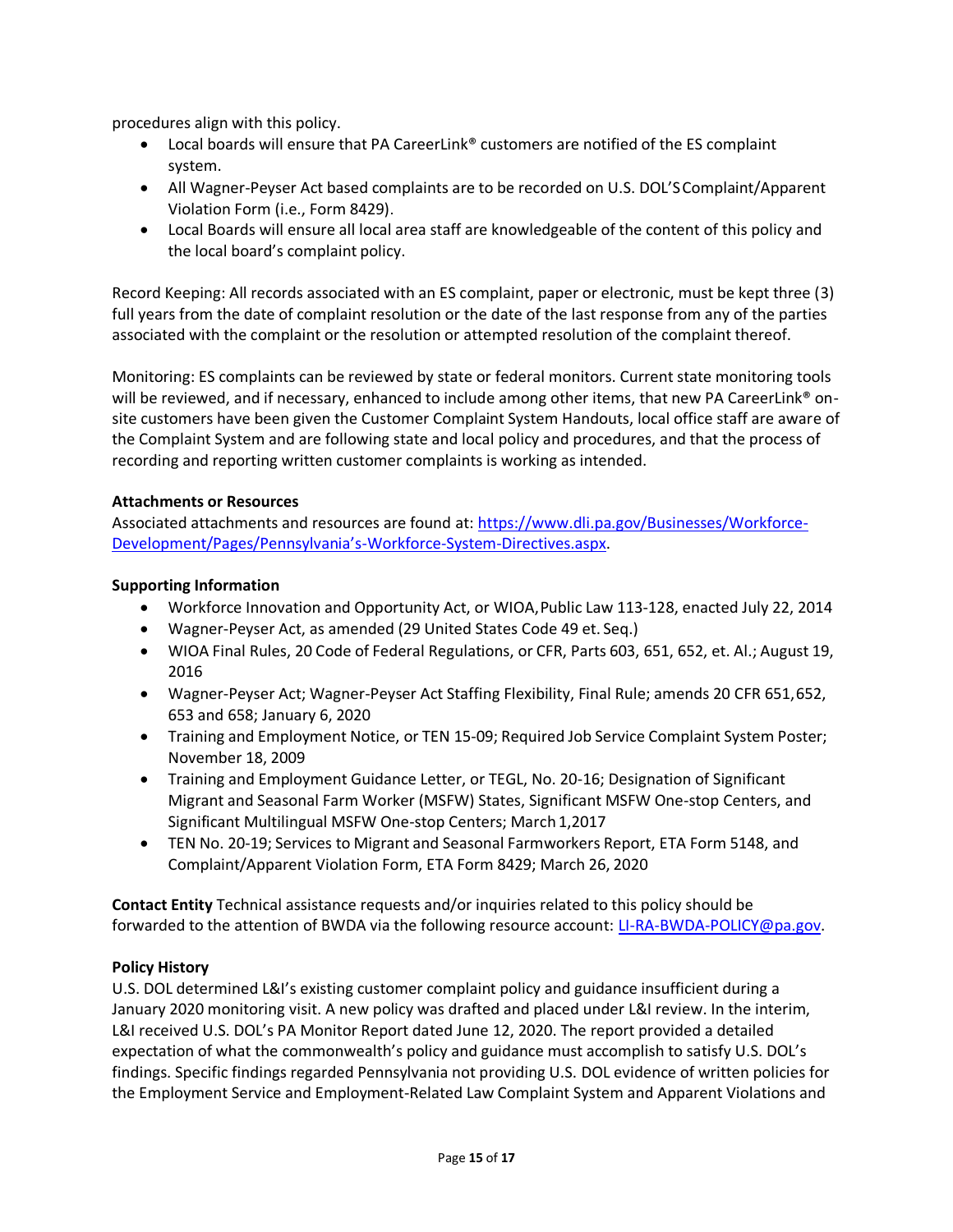not providing U.S. DOL evidence that each one-stop center has a trained Complaint System Representative. The L&I complaint policy was revised to account for the U.S. DOL PA Monitor Report contents.

# **Summary of Changes**

| <b>Revision Date</b>                            | <b>Author</b>                                   | <b>Description</b>                                                                                |
|-------------------------------------------------|-------------------------------------------------|---------------------------------------------------------------------------------------------------|
| 01/10/2020                                      | L&I/BWDA/Policy                                 | Researched and created an initial policy draft for                                                |
|                                                 | <b>Coordination Services</b>                    | internal discussion.                                                                              |
| 07/14/2020                                      | L&I/BWDA/Policy                                 | Reviewed U.S. DOL's June 12, 2020 PA Monitor                                                      |
|                                                 | <b>Coordination Services</b>                    | Report and began initial policy draft's revision. Set                                             |
|                                                 |                                                 | initial DART meeting to go over the policy draft and                                              |
|                                                 |                                                 | discuss "Procedures" section.                                                                     |
| 7/20/2020                                       | L&I/BWDA/Policy                                 | DART meeting discussed the complaint types, it was                                                |
|                                                 | <b>Coordination Services</b>                    | decided to discuss policy with Oversight unit to gain                                             |
|                                                 |                                                 | insight into certain operational elements.                                                        |
| 8/11/2020                                       | L&I/BWDA/Policy                                 | BWDA Policy unit discussed policy draft with the                                                  |
|                                                 | <b>Coordination Services</b>                    | Oversight unit                                                                                    |
| 9/23/2020                                       | L&I/BWDA/Policy                                 | L&I OEO meeting to capture commonwealth's                                                         |
|                                                 | <b>Coordination Services</b>                    | WIOA Section 188 requirements and procedures.                                                     |
| 10/13/2020                                      | L&I/BWDA/Policy                                 | L&I State Monitor Advocate meeting to capture ES                                                  |
|                                                 | <b>Coordination Services</b>                    | requirements regarding MSFW population and                                                        |
|                                                 |                                                 | federal reporting.                                                                                |
| 11/3/2020                                       | L&I/BWDA/Policy                                 | Provided policy draft to BWDA Policy unit                                                         |
|                                                 | <b>Coordination Services</b>                    | supervisor.                                                                                       |
| 11/17/2020                                      | L&I/BWDA/Workforce                              | It is noted this policy will have to be reviewed by                                               |
|                                                 | Development Manager                             | the participating partner agency staff since it may                                               |
|                                                 |                                                 | ultimately impact their employees in the local PA                                                 |
|                                                 |                                                 | CareerLink <sup>®</sup> system and information surrounding                                        |
|                                                 |                                                 | complaints of criminal nature need to align with the                                              |
|                                                 |                                                 | Financial Policy's FMG.                                                                           |
| 11/19/2020                                      | L&I/BWDA/Policy                                 | Collaboration with BWPO begins.                                                                   |
|                                                 | <b>Coordination Services</b>                    |                                                                                                   |
| 12/3/2020                                       | L&I/BWDA/Policy                                 | Submitted revised draft to BWDA for review                                                        |
|                                                 | <b>Coordination Services</b>                    |                                                                                                   |
| 2/17/2021                                       | L&I/BWDA/Policy                                 | Submitted revised draft with ETA recommendations                                                  |
|                                                 | <b>Coordination Services</b>                    | to BWDA for review                                                                                |
| 6/30/2021<br>7/21/2021<br>8/2/2021<br>8/16/2021 | L&I/BWDA/Policy<br><b>Coordination Services</b> | Final review and edits added to policy.                                                           |
|                                                 |                                                 |                                                                                                   |
|                                                 | L&I/BWDA/Policy                                 | SMA comments accepted and final edits added to                                                    |
|                                                 | <b>Coordination Services</b>                    | policy.                                                                                           |
|                                                 | L&I/BWDA/Policy<br><b>Coordination Services</b> | L&I communicated to stakeholders public posting<br>and submission of public comments information. |
|                                                 | L&I/BWDA/Policy                                 | Completed policy prepared for publication.                                                        |
|                                                 | <b>Coordination Services</b>                    |                                                                                                   |
|                                                 |                                                 |                                                                                                   |